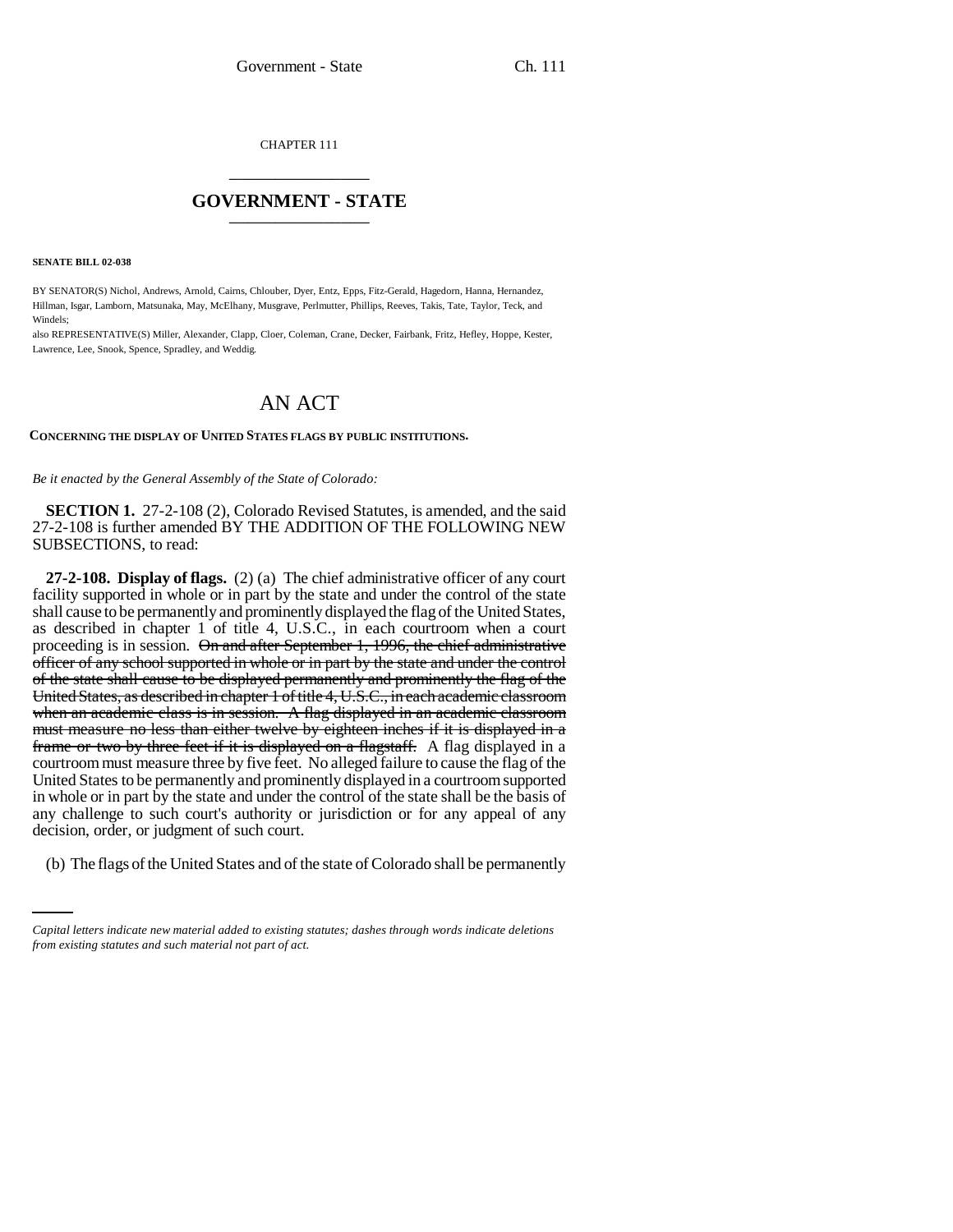and prominently displayed in all committee rooms under the control of the general assembly of the state of Colorado.

(c) ON AND AFTER SEPTEMBER 1, 1996, THE CHIEF ADMINISTRATIVE OFFICER OF ANY SCHOOL SUPPORTED IN WHOLE OR IN PART BY THE STATE AND UNDER THE CONTROL OF THE STATE SHALL CAUSE TO BE DISPLAYED PERMANENTLY AND PROMINENTLY THE FLAG OF THE UNITED STATES, AS DESCRIBED IN CHAPTER 1 OF TITLE 4, U.S.C., IN EACH ACADEMIC CLASSROOM WHEN AN ACADEMIC CLASS IS IN SESSION. A FLAG DISPLAYED IN AN ACADEMIC CLASSROOM SHALL MEASURE NO LESS THAN EITHER TWELVE BY EIGHTEEN INCHES IF IT IS DISPLAYED IN A FRAME OR TWO BY THREE FEET IF IT IS DISPLAYED ON A FLAGSTAFF.

(4) (a) THE CHIEF ADMINISTRATIVE OFFICER OF ANY STATE INSTITUTION, SCHOOL, OR COURT FACILITY DESCRIBED IN THIS SECTION SHALL NOT PERMIT THE DISPLAY OF ANY DEPICTION OR REPRESENTATION OF A FLAG OF THE UNITED STATES THAT IS INTENDED FOR PUBLIC VIEW AND PERMANENTLY AFFIXED OR ATTACHED TO ANY PART OF THE BUILDING OR GROUNDS OF SAID STATE INSTITUTION, SCHOOL, OR COURT FACILITY, AND WHICH DISPLAY DOES NOT CONFORM WITH 4 U.S.C. SEC. 7.

(b) NOTHING IN THIS SUBSECTION (4) SHALL BE CONSTRUED TO PRECLUDE THE TEMPORARY DISPLAY OF ANY INSTRUCTIONAL OR HISTORICAL MATERIALS OR STUDENT WORK PRODUCT INCLUDED AS PART OF A LESSON NOT PERMANENTLY AFFIXED OR ATTACHED TO ANY PART OF SAID BUILDING OR GROUNDS.

(5) ANY FLAG OF THE UNITED STATES DISPLAYED PURSUANT TO THIS SECTION SHALL BE DISPLAYED AS DESCRIBED IN 4 U.S.C. SEC. 7.

**SECTION 2.** 18-11-205 (4), Colorado Revised Statutes, is amended to read:

**18-11-205. Unlawful to display flag - exceptions.** (4) (a) This section does not apply to:

(I) The display of the flag of the United Nations or the flag of a foreign nation displayed to identify persons officially representing such foreign nation or the property or premises of the person or nation;

(II) Neither does it apply to The display of an appropriate flag upon ceremonial or commemorative occasions proclaimed by the president of the United States, the governor of the state of Colorado, the board of county commissioners of any county, or the mayor or other chief executive officer of a city or town within this state;

(III) Neither does it apply to The display of the flag of any adjacent state with the flag of the state of Colorado at the ports of entry weigh stations, in recognition of the joint state port operation; OR

(IV) THE DISPLAY OF ANY FLAG OR REPRESENTATION THEREOF DESCRIBED IN SUBSECTION (1) OF THIS SECTION THAT IS PART OF A TEMPORARY DISPLAY OF ANY INSTRUCTIONAL OR HISTORICAL MATERIALS NOT PERMANENTLY AFFIXED OR ATTACHED TO ANY PART OF THE BUILDINGS OR GROUNDS DESCRIBED IN SUBSECTION (1) OF THIS SECTION.